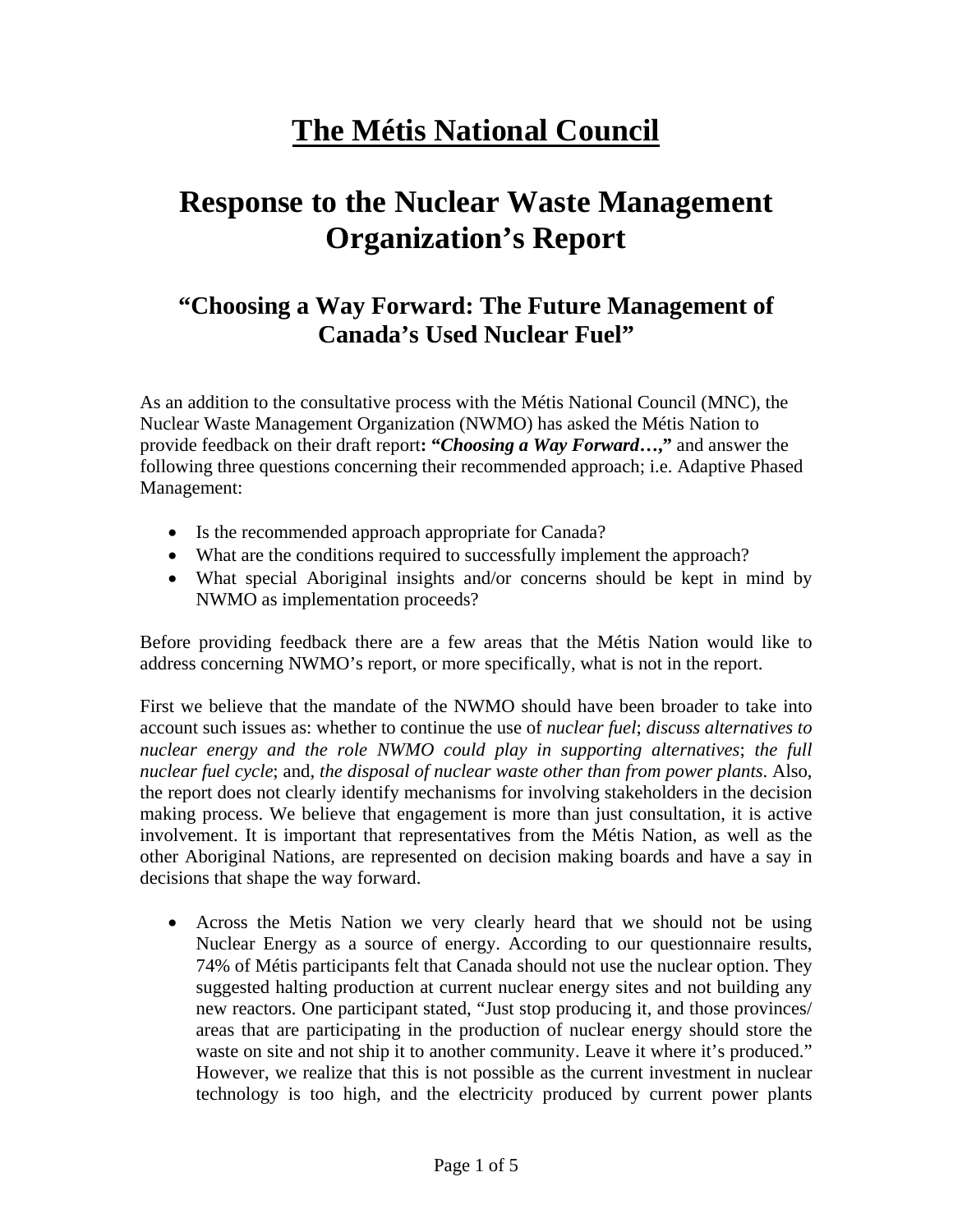cannot be substituted by another source if production were to immediately cease. Nevertheless, this does not prevent exploration of other alternative sources of energy to eventually replace the nuclear option. We believe that it would be to the advantage of all stakeholders for NWMO to support research on alternative energy sources and facilitate their adoption. What this would show is a nuclear industry that is aware and willing to take steps to reduce the waste problem.

- Conservation and alternative energy were both suggested as possible options to meeting escalating energy demands. Participants commented that current energy consumption rates are not sustainable. Instead of creating new nuclear power plants to meet the demand, which is likely to occur, we should strive to reduce our energy consumption. In addition to conservation, further research needs to be conducted on alternative, non-polluting, sustainable energy sources like wind and solar power.
- Participants questioned why Canada allowed the construction of nuclear power plants in the first place without a plan for the disposal of used nuclear fuel? According to one participant, "Why start something and not think it through from the beginning to the end. Now look at what they have created - a virtual walking time bomb." Provinces, and especially marginalized communities, that do not use nuclear energy should not be asked to bare the burden of disposing used nuclear fuel unless acceptable consultation, mitigation and accommodation occur. This does not mean accepting short-term gain at the expense of long-term safety. A decision on who hosts a disposal facility should not be left to a willing community alone, but all those that might be impacted by its operation and maintenance, including those communities along the route that the waste must pass to get to that facility.
- Concerns raised included the intent of the consultation process and other issues involving the importation of nuclear fuel waste not mentioned in the report. For example, possibilities of an increased demand for the disposal of "nuclear" byproducts, as well as the state of affairs in countries where Canada has sold CANDU reactors. In addition, a major concern, especially in this era of terrorism, is the exportation of nuclear fuel to countries where there is no appropriate security in place for the safe storage of the waste. Might Canada be requested by the international community to take back nuclear fuel waste, especially if we have the means to do so? Will obtaining public acceptance of a method of disposal justify the expansion of the nuclear option rather than accelerate its phase out? Also, how will the waste be transported and what safeguards are in place to prevent an accident?

With all this considered, we realize that we have to deal with the current nuclear waste reality, understanding that nuclear energy is not a source of energy Métis are familiar with nor comfortable about. In the past, during the early days of uranium mining, damage was done, and the memory of unfortunate events has not gone away. All things considered, deep geological disposal is nothing more than sophisticated burial. We don't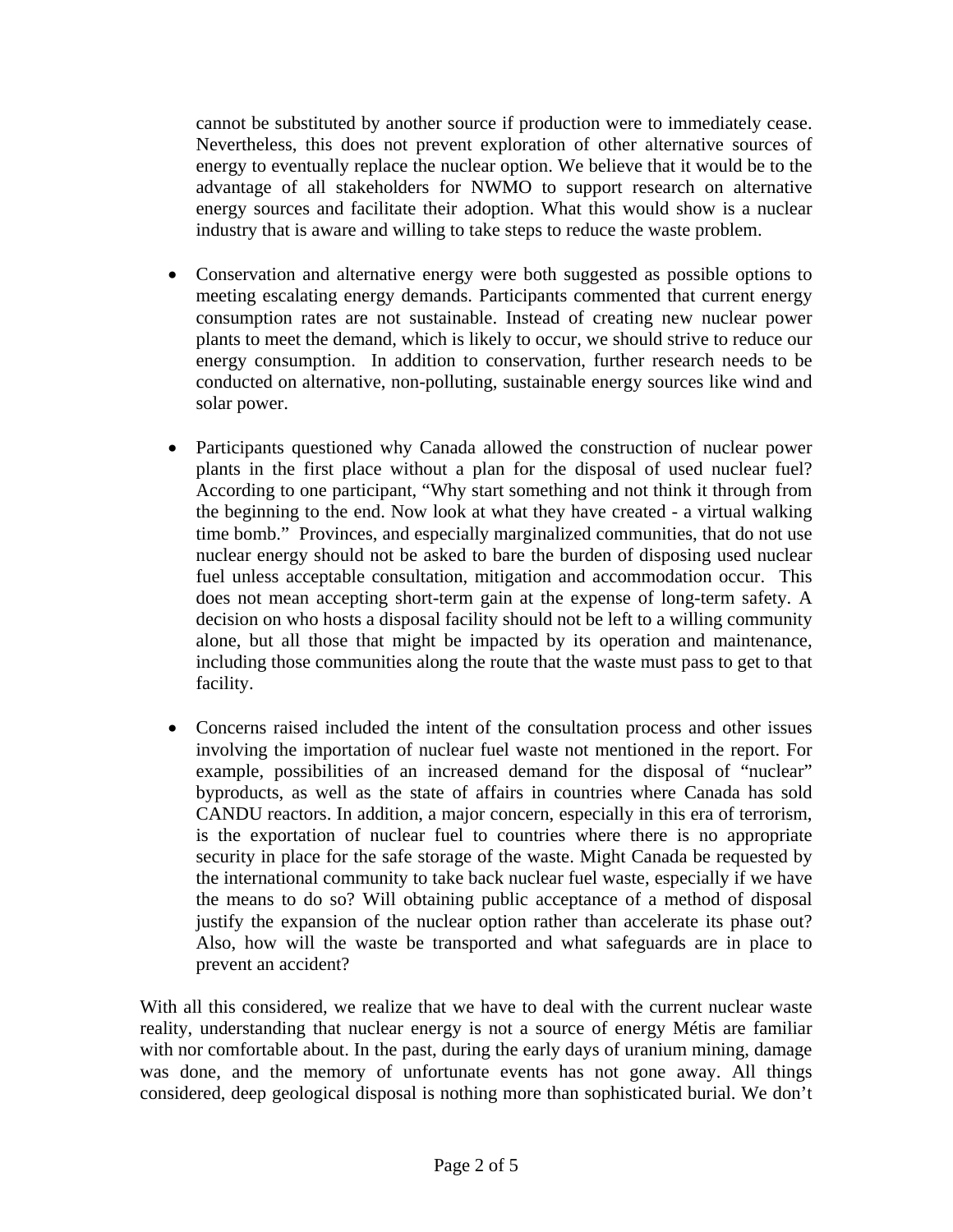want to unknowingly submit to similar mistakes in the future. We therefore advocate going slowly, continually investigating new energy options and disposal methods, realizing that there is the fear that after a few centuries, after governments have come and gone, and after a whole host of social and economic changes have occurred, the resources needed to properly manage a disposal facility and the knowledge required to understand the dangers involved in handling this waste, might be lost forever.

Responding to the questions below does not mean that we endorse this option.

### Adaptive Phased Management

### **1. Is the recommended approach appropriate for Canada?**

Yes, it best reflects the Metis world view. If properly managed, and if all recommendations are complied with, it identifies and addresses concerns about environmental insurances; it looks at and takes into consideration community consultations, looks at site issues, is not driven by time nor money, but rather by results.

For example: Métis participants were asked to rank issues they are "…most concerned with in relation to nuclear fuel waste once a concept and potential site are chosen." In order of importance, the issues were:

- 1. Human health;
- 2. Environmental security;
- 3. Security at the site;
- 4. Responsibility for the site;
- 5. Transportation; and,
- 6. Cost efficiency of concept

We emphasize that the project should be result driven not timeline driven. As for example it may not take 30 years to achieve a desired result. It could be less or it could be more depending on many factors. It needs to be made clear that timelines may not fit the situation and are only to be used as estimated targets.

#### **2. What are the conditions required to successfully implement the approach?**

If money and time are not the drivers, the environment and people's health should be the priority.

Conditions:

• Research issues: Research needs should drive the funding, not visa versa. There should be an independent body to examine all possible environmental and cultural effects. Research needs to be of the highest quality, and needs to be repeated to verify results. Métis people should be appointed to research committees that determine research needs and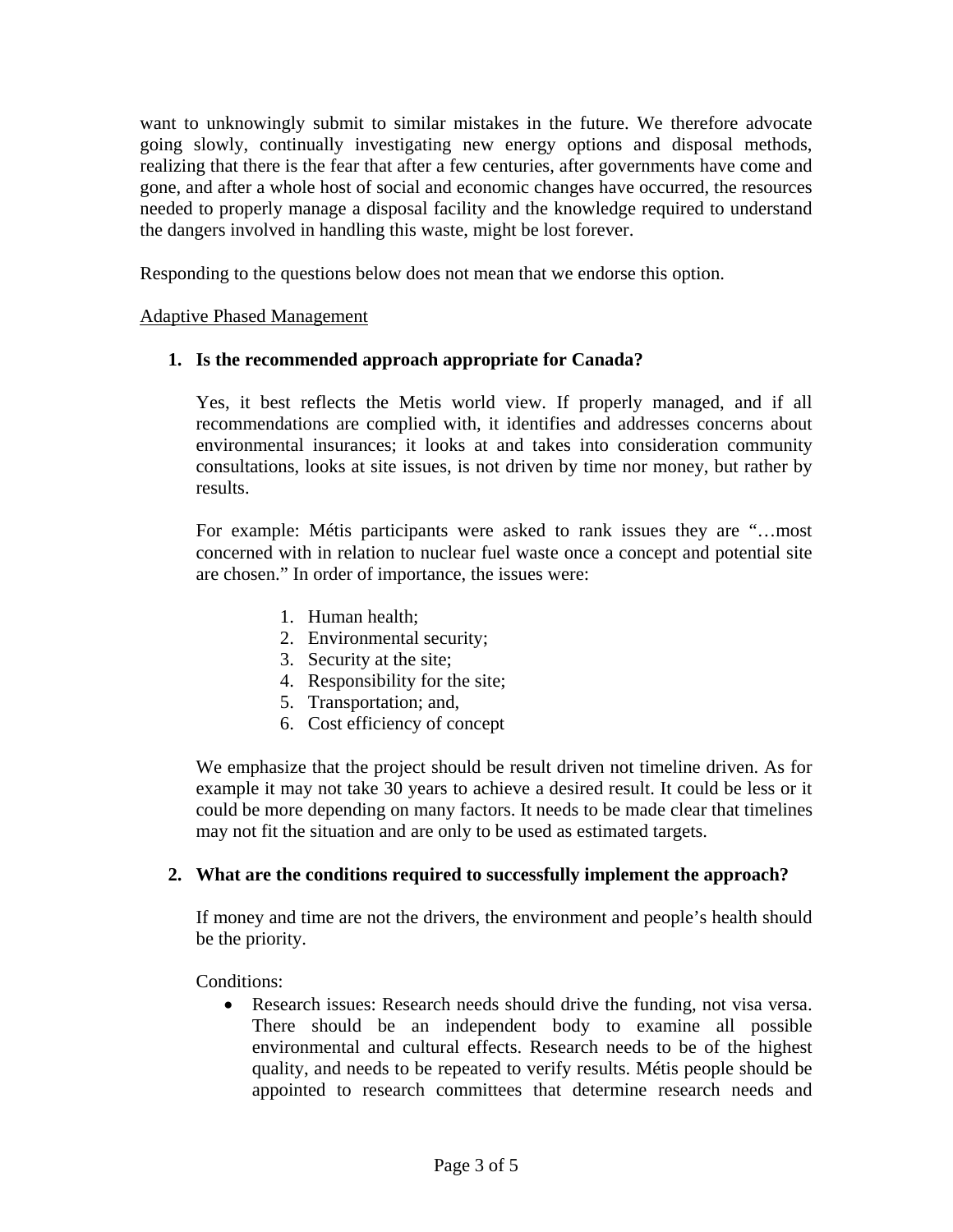monitor progress. Research topics should focus on social, cultural, health, technology, and climate issues, etc. However, we still maintain that extra effort should go into the search for an alternative to nuclear power and methods to reuse and/or detoxify (neutralize) nuclear fuel waste.

- Environmental and cultural differences: Aboriginal people need to be involved from the beginning. It must be understood that Aboriginal culture is different, that Aboriginals live for the most part off the land. Like many cultures, Aboriginals do not want to loose their traditions, which are linked to the environment. Land and treaty rights must be respected. The capacity for respecting aboriginal rights and treaty rights must be incorporated in the overall management plan.
- Monitoring schemes: There must be a system put in place that addresses Aboriginal concerns, like the fear expressed by Métis hunters and fishermen that their sources of food will become contaminated. Routine sampling and testing would help reduce these fears. The psychological impact of knowing that living near a source of invisible radioactivity that could pose a threat to health 10-20 years from now, is very real and must be taken into account. Surveys to assess social, cultural, and economic impacts should be carried out routinely, as these conditions will change over time.
- Education and job creation: Culturally specific education about nuclear energy needs to take place to allay the fears of all people. Educational programs need to be repeated and evolve along with people's knowledge of the issues. Also, as power transmission companies can be a source of revenue in terms of employment, Aboriginals should be given first choice when it comes to training and job opportunities. The focus of an investment should not be the community that hosts a disposal facility, but all Aboriginals.
- Waste transport questions: Options for transporting the waste must be discussed in the same manner as this consultation. The pros and cons of each option should be presented as well as security en route and emergency measures to be taken in the event of an accident or a terrorist attack. It is important that preparations are made for the worst case scenario.
- Decision making: Before a site is selected, all communities surrounding the community that has agreed to host a disposal facility should be consulted. Also, all the communities' en route to the facility should be involved in the selection process. Métis people should be appointed to decision making boards so that they are truly involved in the process as implementation proceeds. Ownership of a decision is important and cannot be accomplished just by asking for an opinion.

#### **3. What special Aboriginal insights and/or concerns should be kept in mind by NWMO as implementation proceeds?**